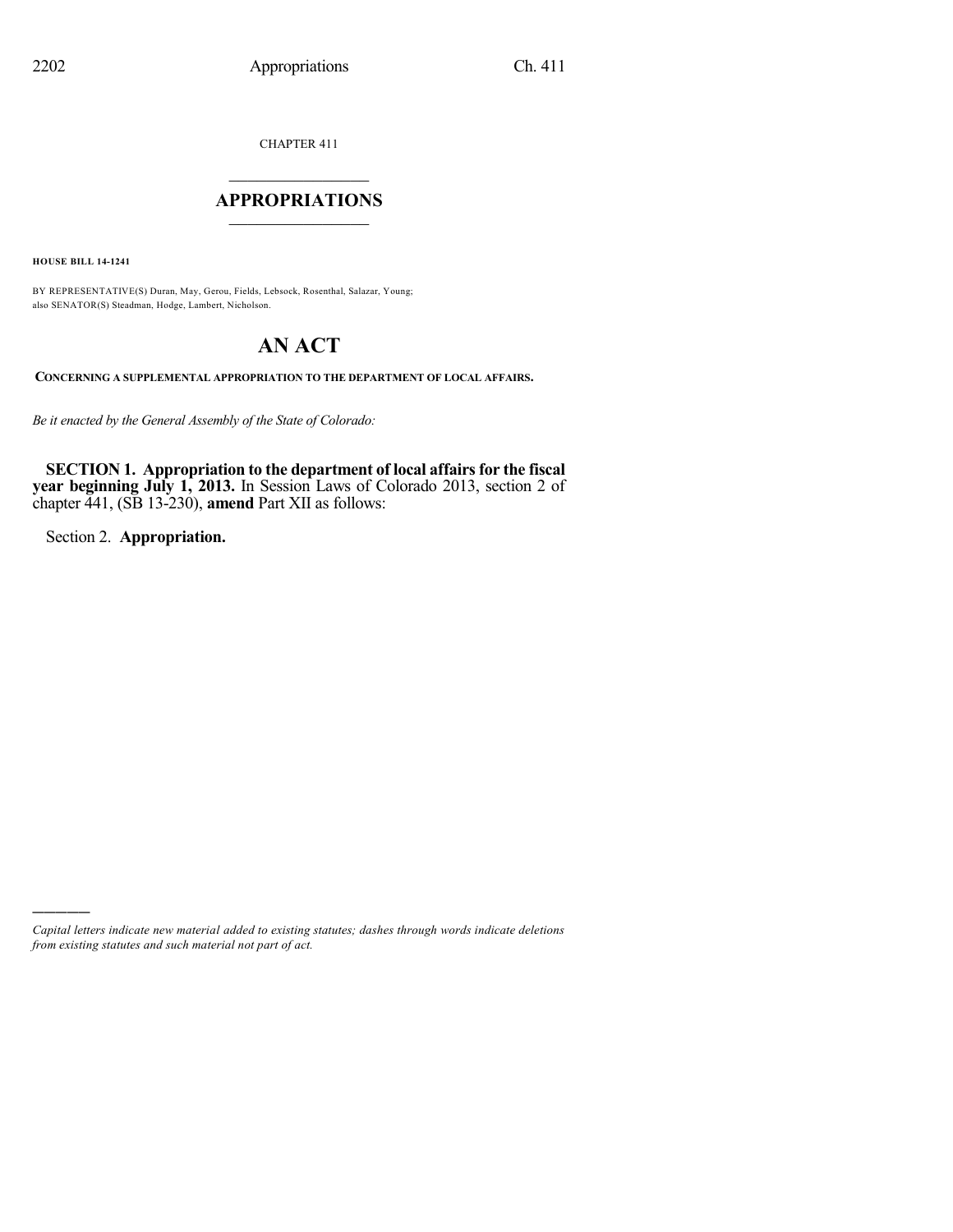|                           |              |                               | APPROPRIATION FROM                      |                             |                                |                         |  |  |  |  |  |
|---------------------------|--------------|-------------------------------|-----------------------------------------|-----------------------------|--------------------------------|-------------------------|--|--|--|--|--|
| ITEM &<br><b>SUBTOTAL</b> | <b>TOTAL</b> | <b>GENERAL</b><br><b>FUND</b> | GENERAL<br><b>FUND</b><br><b>EXEMPT</b> | <b>CASH</b><br><b>FUNDS</b> | REAPPROPRIATED<br><b>FUNDS</b> | FEDERAL<br><b>FUNDS</b> |  |  |  |  |  |
|                           |              |                               |                                         |                             |                                |                         |  |  |  |  |  |

### **PART XII DEPARTMENT OF LOCAL AFFAIRS**

### **(1) EXECUTIVE DIRECTOR'S OFFICE**

| <b>Personal Services</b>         | 1,269,251 |                |                     | 1,269,251 <sup>a</sup> |                         |
|----------------------------------|-----------|----------------|---------------------|------------------------|-------------------------|
|                                  |           |                |                     | $(14.2$ FTE)           |                         |
| Health, Life, and Dental         | 1,078,804 |                | $175,120^{\rm b}$   | 686,938 <sup>c</sup>   | 216,746(I) <sup>d</sup> |
| Short-term Disability            | 18,406    | 4,790          | $2,937^b$           | $7.096^{\circ}$        | $3,583(I)^d$            |
| S.B. 04-257 Amortization         |           |                |                     |                        |                         |
| <b>Equalization Disbursement</b> | 347,941   | 50,610         | 55,388 <sup>b</sup> | 173,898°               | $68,045(1)^d$           |
| S.B. 06-235                      |           |                |                     |                        |                         |
| Supplemental Amortization        |           |                |                     |                        |                         |
| <b>Equalization Disbursement</b> | 313,827   | 80,937         | 50,003 <sup>b</sup> | $121,457^e$            | 61,430(I) <sup>d</sup>  |
| <b>Salary Survey</b>             | 258,966   |                | $37,333^b$          | $166,672^{\circ}$      | $54,961(1)^d$           |
| Merit Pay                        | 157,336   |                | $22,235^b$          | $102,593^{\circ}$      | $32,508(1)^d$           |
| Workers' Compensation            | 92,873    | 85,849         | $3,148^b$           | $3,876^{\circ}$        |                         |
| <b>Operating Expenses</b>        | 144,650   |                |                     | 132,888 <sup>a</sup>   | $11,762(I)^d$           |
| Legal Services                   |           |                |                     |                        |                         |
| for $1,790$ hours                | 163,033   | 148,246        | 7,538 <sup>b</sup>  | $1,968^{\circ}$        | $5,281(I)^d$            |
| Ch. 411                          |           | Appropriations |                     |                        | 2203                    |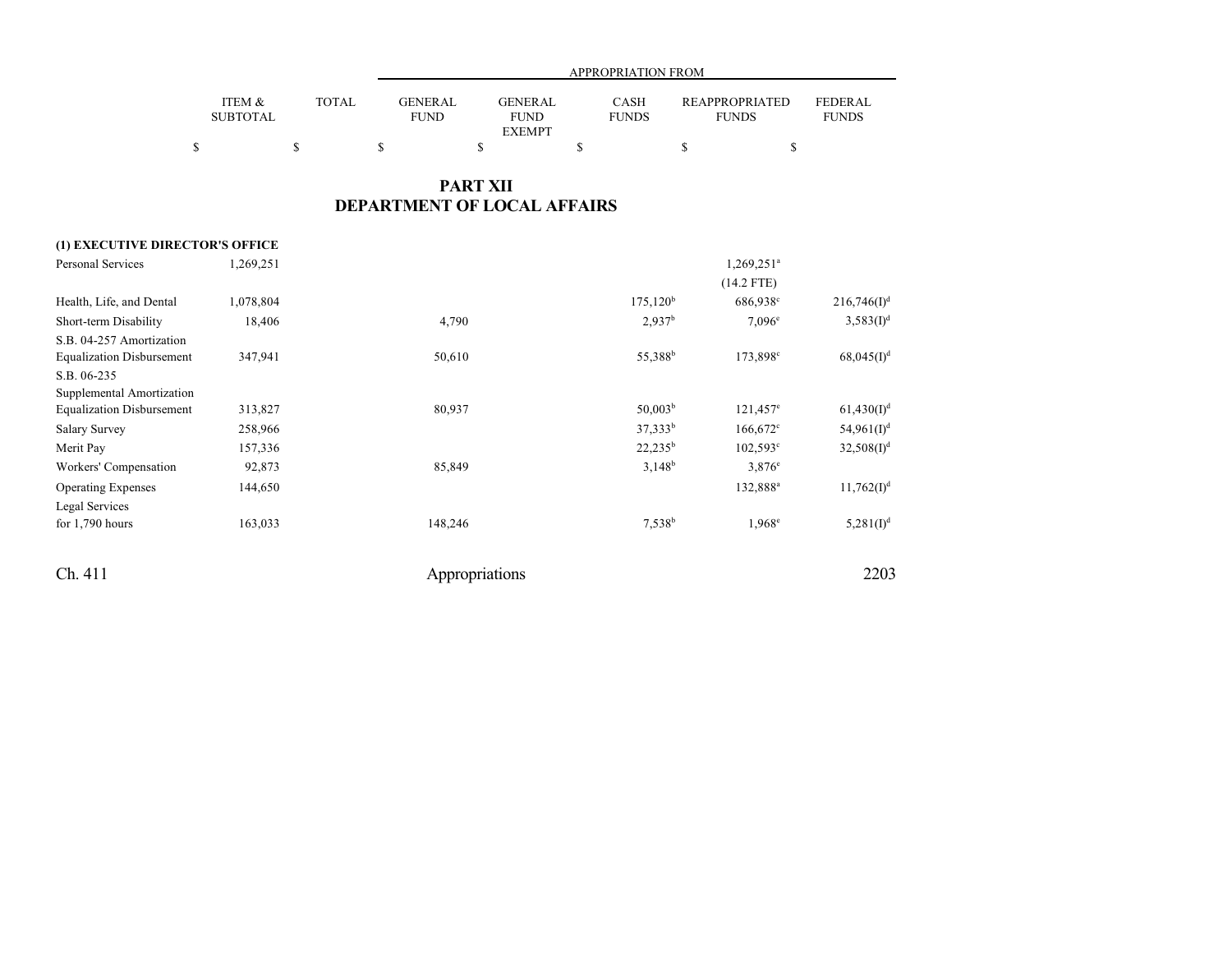| <b>APPROPRIATION FROM</b> |  |
|---------------------------|--|
|                           |  |

|                               | ITEM &<br><b>SUBTOTAL</b> | <b>TOTAL</b> | <b>GENERAL</b><br><b>FUND</b> | <b>GENERAL</b><br><b>FUND</b><br><b>EXEMPT</b> | <b>CASH</b><br><b>FUNDS</b> | <b>REAPPROPRIATED</b><br><b>FUNDS</b> | <b>FEDERAL</b><br><b>FUNDS</b> |
|-------------------------------|---------------------------|--------------|-------------------------------|------------------------------------------------|-----------------------------|---------------------------------------|--------------------------------|
|                               | \$                        | \$           | \$                            | \$                                             | \$                          | \$<br>\$                              |                                |
| <b>Purchase of Services</b>   |                           |              |                               |                                                |                             |                                       |                                |
| from Computer Center          | 947,259                   |              | 70,185                        |                                                |                             | 494,973 <sup>e</sup>                  | $382,101(1)^d$                 |
| Colorado State Network        | 142,539                   |              | 56,217                        |                                                | $7,475^b$                   | $41,447$ <sup>e</sup>                 | 37,400(I) <sup>d</sup>         |
| Management and                |                           |              |                               |                                                |                             |                                       |                                |
| Administration of OIT         | 43,277                    |              | 30,364                        |                                                |                             | $12.913^e$                            |                                |
| Payment to Risk               |                           |              |                               |                                                |                             |                                       |                                |
| Management and                |                           |              |                               |                                                |                             |                                       |                                |
| Property Funds                | 37,588                    |              | 34,989                        |                                                | $2,321^b$                   | $278^e$                               |                                |
| Vehicle Lease Payments        | 67,276                    |              | 60,482                        |                                                |                             | $6,794^{\circ}$                       |                                |
|                               | 80,484                    |              | 72,369                        |                                                |                             | $8.115^e$                             |                                |
| <b>Information Technology</b> |                           |              |                               |                                                |                             |                                       |                                |
| <b>Asset Maintenance</b>      | 104,793                   |              | 29,913                        |                                                | $13,049^{\rm b}$            | 37,507 <sup>e</sup>                   | $24,324(1)^d$                  |
| <b>Leased Space</b>           | 65,000                    |              | 22,376                        |                                                |                             | $42,624^{\circ}$                      |                                |
| Capitol Complex               |                           |              |                               |                                                |                             |                                       |                                |
| <b>Leased Space</b>           | 592,358                   |              | 201,822                       |                                                | $35,761^b$                  | 309,037 <sup>e</sup>                  | $45,738(1)^d$                  |
| <b>COFRS</b> Modernization    | 157,503                   |              | 104,883                       |                                                |                             | $52,620^{\circ}$                      |                                |
| Information                   |                           |              |                               |                                                |                             |                                       |                                |
| <b>Technology Security</b>    | 11,825                    |              | 1,584                         |                                                | 74 <sup>b</sup>             | $5,767$ <sup>e</sup>                  | 4,400(I) <sup>d</sup>          |
| Moffat Tunnel                 |                           |              |                               |                                                |                             |                                       |                                |
| <b>Improvement District</b>   | 137,444                   |              |                               |                                                | $137,444$ <sup>f</sup>      |                                       |                                |
|                               |                           | 6,151,949    |                               |                                                |                             |                                       |                                |
|                               |                           | 6,165,157    |                               |                                                |                             |                                       |                                |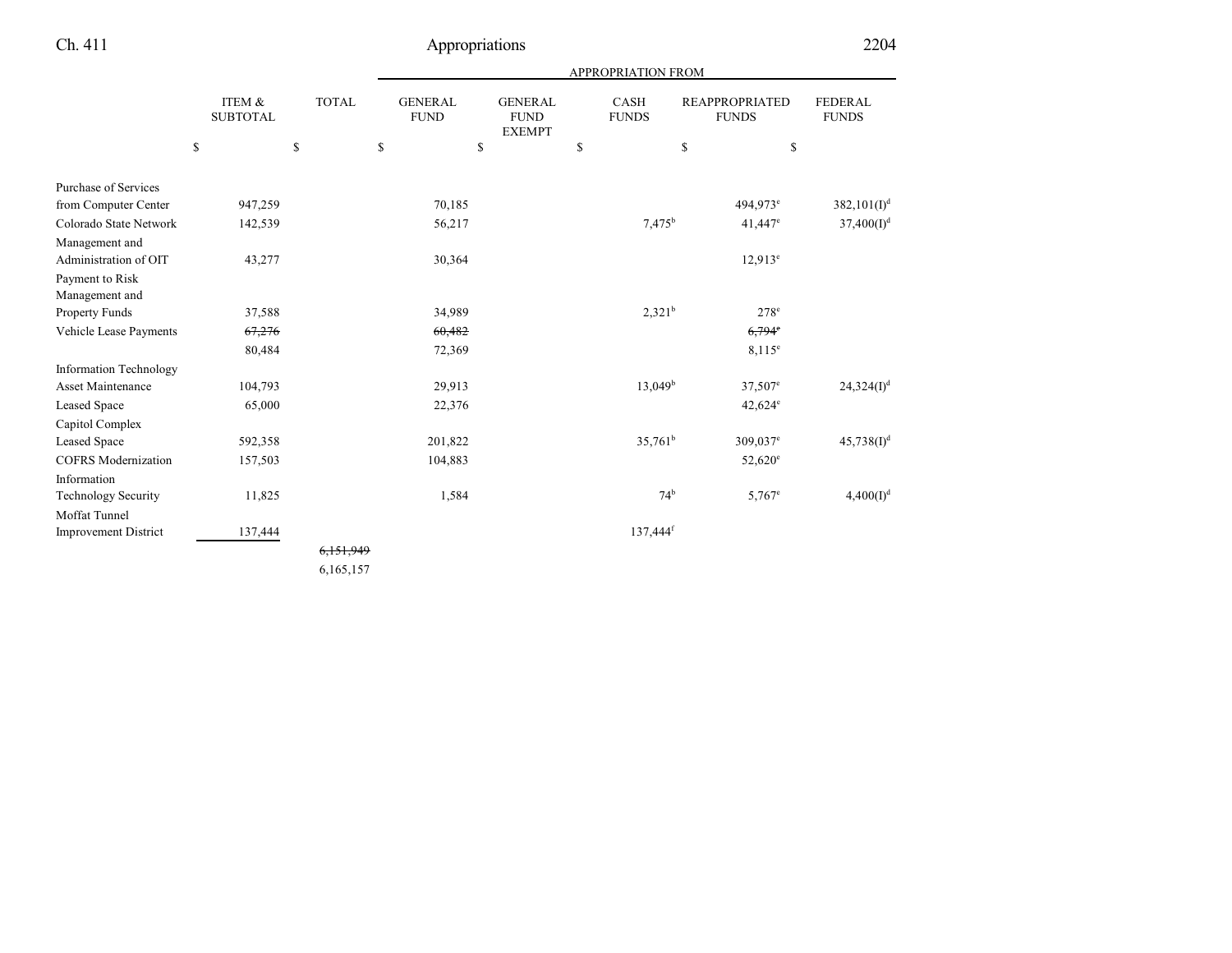<sup>a</sup> These amounts shall be from departmental indirect cost recoveries.

<sup>b</sup> These amounts shall be from various sources of cash funds.

<sup>c</sup> Of these amounts, \$685,936 shall be from the Local Government Mineral and Energy Impact Grants and Disbursements line item, which includes moneys in the Local Government Severance Tax Fund created in Section 39-29-110 (1) (a) (I), C.R.S., and moneys in the Local Government Mineral Impact Fund created in Section 34-63-102 (5) (a) (I), C.R.S., \$264,428 shall be from statewide indirect cost recoveries, and \$179,737 shall be from departmental indirect cost recoveries.

<sup>d</sup> Although these federal funds amounts are not appropriated, these amounts were assumed in developing the appropriated fund source amounts in these line items. e These amounts shall be from the Local Government Mineral and Energy Impact Grants and Disbursements line item, which includes moneys in the Local Government Severance Tax Fund created in Section 39-29-110 (1) (a) (I), C.R.S., and moneys in the Local Government Mineral Impact Fund created in Section 34-63-102 (5) (a) (I), C.R.S.

f This amount shall be from the Moffat Tunnel Cash Fund created in Section 32-8-126 (1), C.R.S.

#### **(2) PROPERTY TAXATION**

| Division of                     |              |           |         |                      |                      |
|---------------------------------|--------------|-----------|---------|----------------------|----------------------|
| Property Taxation               | 2,635,455    |           | 945,981 | 853,525 <sup>a</sup> | 835,949 <sup>b</sup> |
|                                 | $(36.7$ FTE) |           |         |                      |                      |
| State Board of Equalization     | 12,856       |           | 12,856  |                      |                      |
| Board of                        |              |           |         |                      |                      |
| <b>Assessment Appeals</b>       | 555,831      |           | 500,212 |                      | $55,619^{\circ}$     |
|                                 | $(13.2$ FTE) |           |         |                      |                      |
| <b>Indirect Cost Assessment</b> | 337,883      |           |         | $169,766^{\circ}$    | $168,117^b$          |
|                                 |              | 3,542,025 |         |                      |                      |

<sup>a</sup> These amounts shall be from the Property Tax Exemption Fund created in Section 39-2-117 (8), C.R.S.

<sup>b</sup> These amounts shall be from the Local Government Mineral and Energy Impact Grants and Disbursements line item, which includes moneys in the Local Government Severance Tax Fund created in Section 39-29-110 (1) (a) (I), C.R.S., and moneys in the Local Government Mineral Impact Fund created in Section 34-63-102 (5) (a) (I), C.R.S.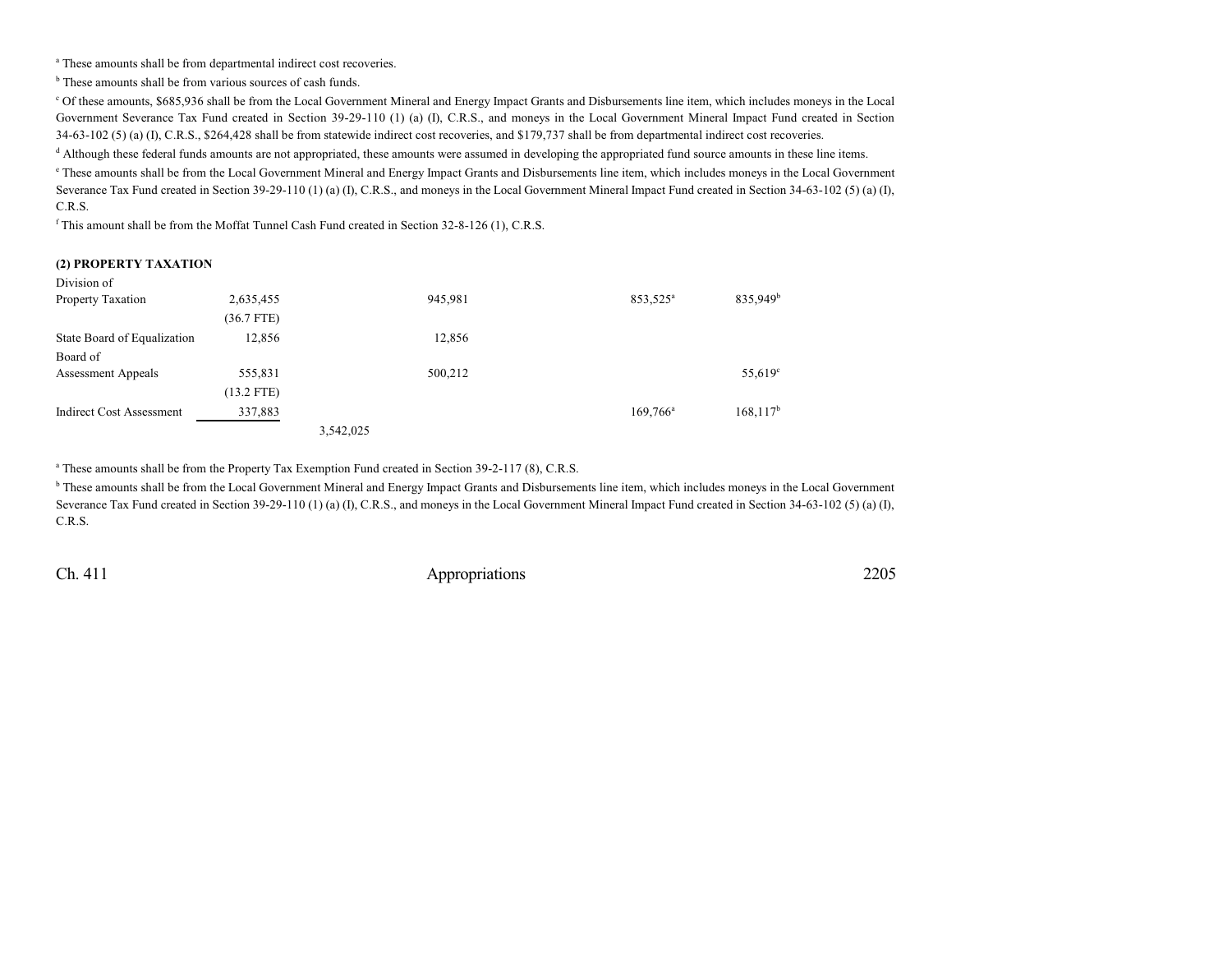| Ch. 411                                                                    |                           |              | Appropriations                |                                                |    |                      |                                       | 2206                           |  |
|----------------------------------------------------------------------------|---------------------------|--------------|-------------------------------|------------------------------------------------|----|----------------------|---------------------------------------|--------------------------------|--|
|                                                                            |                           |              |                               | APPROPRIATION FROM                             |    |                      |                                       |                                |  |
|                                                                            | ITEM &<br><b>SUBTOTAL</b> | <b>TOTAL</b> | <b>GENERAL</b><br><b>FUND</b> | <b>GENERAL</b><br><b>FUND</b><br><b>EXEMPT</b> |    | CASH<br><b>FUNDS</b> | <b>REAPPROPRIATED</b><br><b>FUNDS</b> | <b>FEDERAL</b><br><b>FUNDS</b> |  |
|                                                                            | \$                        | \$           | $\mathbb{S}$<br>\$            |                                                | \$ |                      | \$                                    | \$                             |  |
| <sup>c</sup> This amount shall be from statewide indirect cost recoveries. |                           |              |                               |                                                |    |                      |                                       |                                |  |
| (3) DIVISION OF HOUSING                                                    |                           |              |                               |                                                |    |                      |                                       |                                |  |
| <b>Personal Services</b>                                                   | 2,517,207                 |              | 364,006                       |                                                |    | 90,478 <sup>a</sup>  | 149,909 <sup>b</sup>                  | 1,912,814(I) <sup>c</sup>      |  |
|                                                                            | $(40.5$ FTE)              |              |                               |                                                |    |                      |                                       |                                |  |
| <b>Operating Expenses</b>                                                  | 324,140                   |              | 25,903                        |                                                |    |                      |                                       | $298,237(1)$ <sup>c</sup>      |  |
| Manufactured                                                               |                           |              |                               |                                                |    |                      |                                       |                                |  |
| <b>Buildings Program</b>                                                   | 692,830                   |              |                               |                                                |    | 692,830 <sup>d</sup> |                                       |                                |  |
|                                                                            |                           |              |                               |                                                |    | $(7.3$ FTE)          |                                       |                                |  |
| Colorado Affordable                                                        |                           |              |                               |                                                |    |                      |                                       |                                |  |
| Housing Construction                                                       |                           |              |                               |                                                |    |                      |                                       |                                |  |
| Grants and Loans                                                           | 4,310,000                 |              | 4,200,000                     |                                                |    | $110,000^e$          |                                       |                                |  |
| Federal Affordable                                                         |                           |              |                               |                                                |    |                      |                                       |                                |  |
| Housing Construction                                                       |                           |              |                               |                                                |    |                      |                                       |                                |  |
| Grants and Loans                                                           | 12,300,000                |              |                               |                                                |    |                      |                                       | $12,300,000(I)^c$              |  |
| Emergency                                                                  |                           |              |                               |                                                |    |                      |                                       |                                |  |
| Shelter Program                                                            | 965,000                   |              |                               |                                                |    |                      |                                       | $965,000(I)^c$                 |  |
| Private Activity Bond                                                      |                           |              |                               |                                                |    |                      |                                       |                                |  |
| <b>Allocation Committee</b>                                                | 2,500                     |              |                               |                                                |    | $2,500^{\rm a}$      |                                       |                                |  |
| Low Income                                                                 |                           |              |                               |                                                |    |                      |                                       |                                |  |
| <b>Rental Subsidies</b>                                                    | 37,329,954                |              | 445,524                       |                                                |    |                      |                                       | 36,884,430(I) <sup>c</sup>     |  |
| <b>Indirect Cost Assessment</b>                                            | 581,550                   |              |                               |                                                |    | 182,297 <sup>d</sup> | $61,813^b$                            | $337,440(I)^c$                 |  |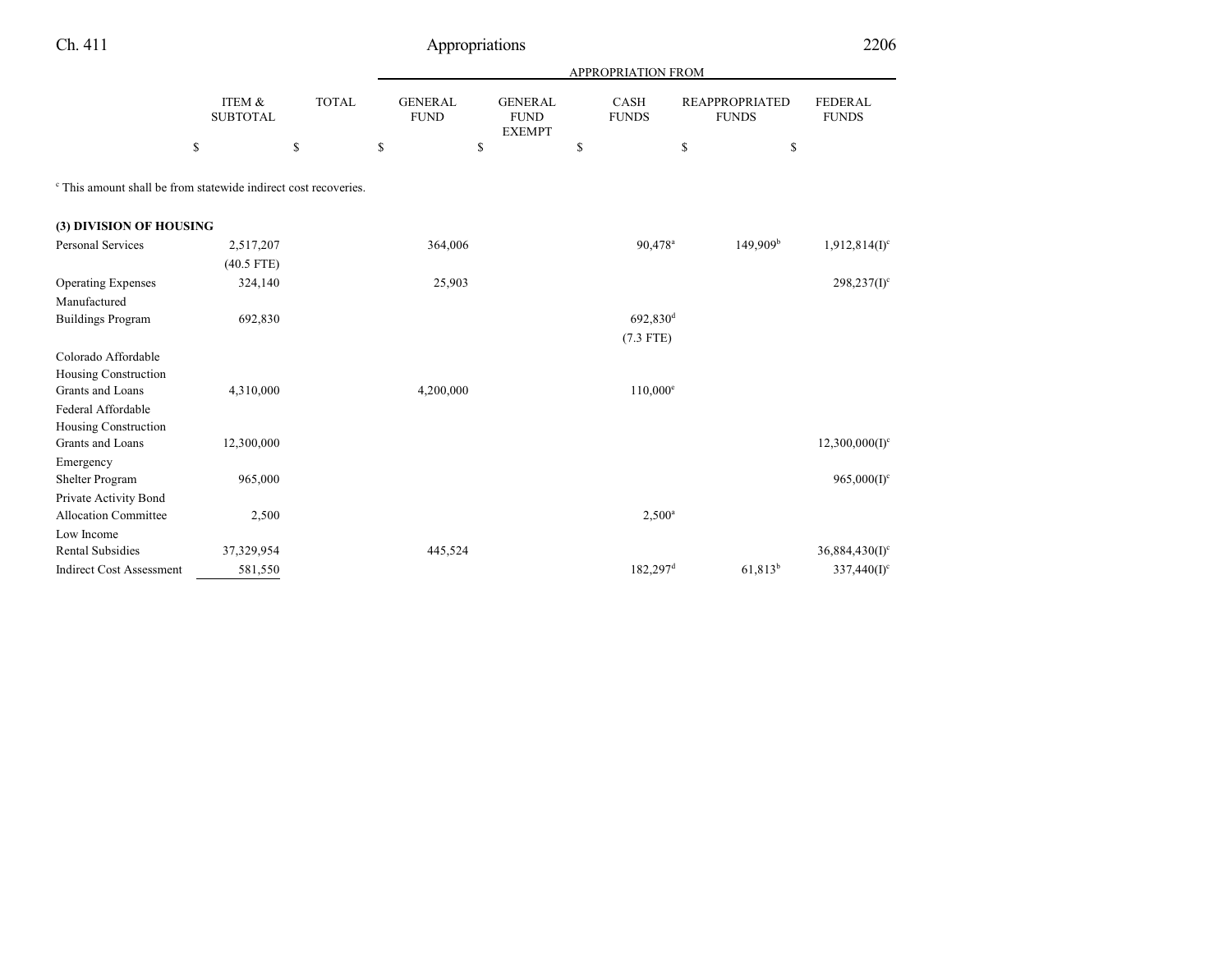#### 59,023,181

<sup>a</sup> Of these amounts, \$77,978 shall be from the Private Activity Bond Allocations Fund created in Section 24-32-1709.5 (2) (a), C.R.S., and \$15,000 shall be from the Homeless Prevention Activities Program Fund created in Section 39-22-1302 (1), C.R.S.

<sup>b</sup> These amounts shall be from the Local Government Mineral and Energy Impact Grants and Disbursements line item, which includes moneys in the Local Government Severance Tax Fund created in Section 39-29-110 (1) (a) (I), C.R.S., and moneys in the Local Government Mineral Impact Fund created in Section 34-63-102 (5) (a) (I), C.R.S.

<sup>c</sup>Although these federal funds amounts are not appropriated, these amounts were assumed in developing the appropriated fund source amounts in these line items.

<sup>d</sup> These amounts shall be from the Building Regulation Fund created in Section 24-32-3309 (1) (a), C.R.S.

e This amount shall be from the Homeless Prevention Activities Program Fund created in Section 39-22-1302 (1), C.R.S.

#### **(4) DIVISION OF LOCAL GOVERNMENT**

#### **(A) Local Government and Community Services**

| (1) Administration        |           |             |                      |                            |
|---------------------------|-----------|-------------|----------------------|----------------------------|
| Personal Services         | .296,075  | 245,057     | 920.885 <sup>a</sup> | $130, 133(1)$ <sup>b</sup> |
|                           |           | $(2.0$ FTE) | $(13.1$ FTE)         | $(2.6$ FTE)                |
| <b>Operating Expenses</b> | 131,351   | 42,178      | $25,146^{\circ}$     | $64,027(1)$ <sup>b</sup>   |
|                           | 1,427,426 |             |                      |                            |

<sup>a</sup> Of these amounts, \$589,524 shall be from the Local Government Mineral and Energy Impact Grants and Disbursements line item, which includes moneys in the Local Government Severance Tax Fund created in Section 39-29-110 (1) (a) (I), C.R.S., and moneys in the Local Government Mineral Impact Fund created in Section 34-63-102 (5) (a) (I), C.R.S., and \$356,507 shall be from departmental indirect cost recoveries.

<sup>b</sup> Although these federal funds amounts are not appropriated, these amounts were assumed in developing the appropriated fund source amounts in these line items.

| (2) Local Government Services |         |             |
|-------------------------------|---------|-------------|
| Local Utility                 |         |             |
| Management Assistance         | 155.434 | $155.434^a$ |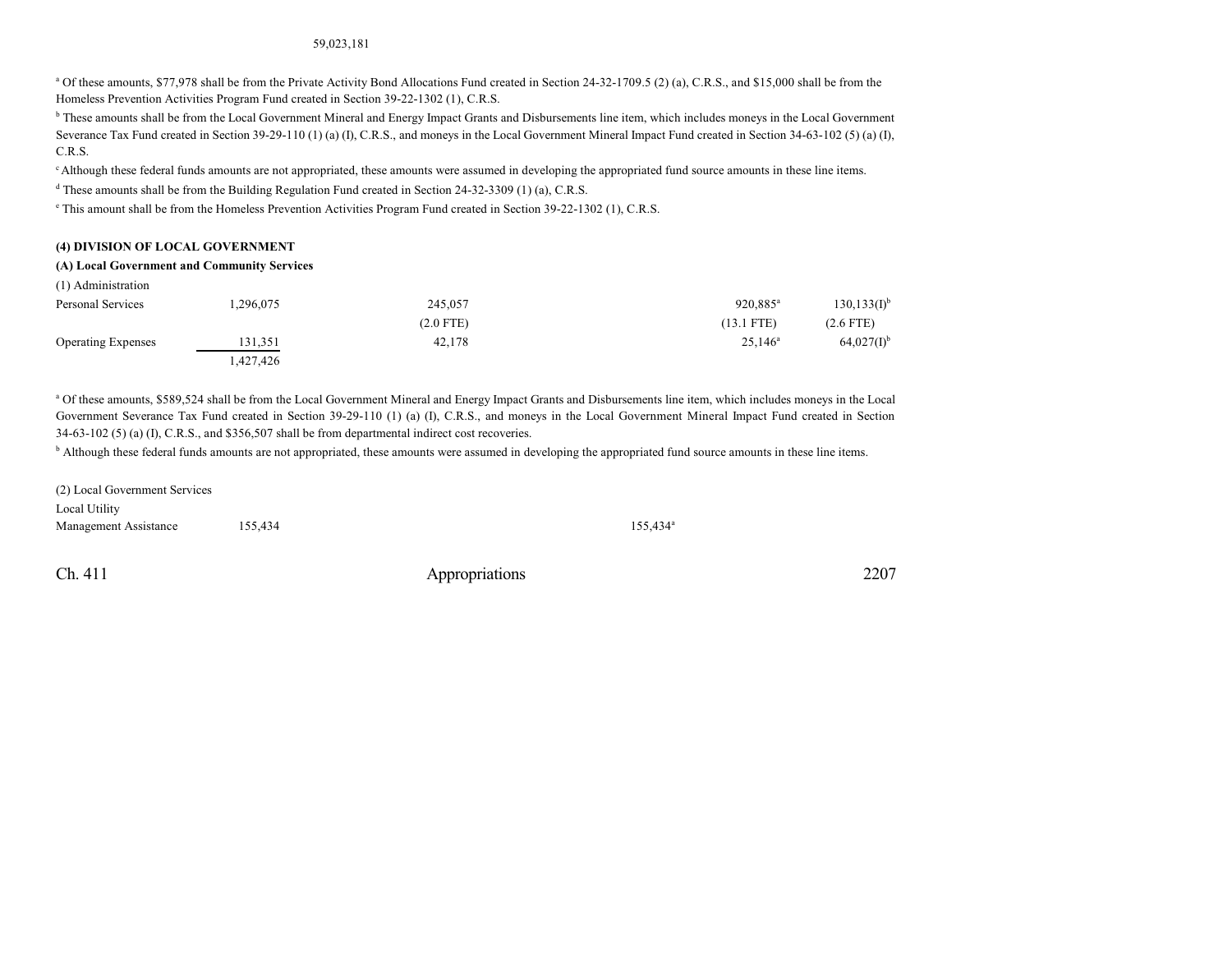|                                                         |                           |              |                               |                                                | APPROPRIATION FROM         |                                       |                                |
|---------------------------------------------------------|---------------------------|--------------|-------------------------------|------------------------------------------------|----------------------------|---------------------------------------|--------------------------------|
|                                                         | ITEM &<br><b>SUBTOTAL</b> | <b>TOTAL</b> | <b>GENERAL</b><br><b>FUND</b> | <b>GENERAL</b><br><b>FUND</b><br><b>EXEMPT</b> | CASH<br><b>FUNDS</b>       | <b>REAPPROPRIATED</b><br><b>FUNDS</b> | <b>FEDERAL</b><br><b>FUNDS</b> |
|                                                         | \$                        | \$           | \$                            | \$                                             | \$                         | \$                                    | \$                             |
|                                                         |                           |              |                               |                                                | $(2.0$ FTE)                |                                       |                                |
| <b>Conservation Trust</b>                               |                           |              |                               |                                                |                            |                                       |                                |
| <b>Fund Disbursements</b>                               | 49,997,797                |              |                               |                                                | 49,997,797(I) <sup>b</sup> |                                       |                                |
|                                                         |                           |              |                               |                                                | $(2.0$ FTE)                |                                       |                                |
| Volunteer Firefighter                                   |                           |              |                               |                                                |                            |                                       |                                |
| <b>Retirement Plans</b>                                 | 4,264,753                 |              |                               | $4,264,753(I)^c$                               |                            |                                       |                                |
| Volunteer                                               |                           |              |                               |                                                |                            |                                       |                                |
| Firefighter Death and                                   |                           |              |                               |                                                |                            |                                       |                                |
| Disability Insurance<br><b>Environmental Protection</b> | 30,000                    |              |                               | $30,000(I)^c$                                  |                            |                                       |                                |
| Agency Water/Sewer                                      |                           |              |                               |                                                |                            |                                       |                                |
| File Project                                            | 49,425                    |              |                               |                                                |                            |                                       | 49,425(I)                      |
|                                                         |                           |              |                               |                                                |                            |                                       | $(0.5$ FTE)                    |
|                                                         | 54,497,409                |              |                               |                                                |                            |                                       |                                |

<sup>a</sup> This amount shall be from the Water Pollution Control Revolving Fund created in Section 37-95-107.6 (1), C.R.S., pursuant to Section 37-95-107.6 (3) (b), C.R.S.

<sup>b</sup> This amount shall be from the net lottery proceeds transferred to the Conservation Trust Fund created in Section 29-21-101 (2) (a) (I), C.R.S., pursuant to Section 3 (1) (b) (I) of Article XXVII of the State Constitution. This amount is included for informational purposes, as net lottery proceeds are continuously appropriated by said section. Further, pursuant to Section 24-77-102 (17) (b) (IX), C.R.S., net lottery proceeds are not subject to the limitation on state fiscal year spending set forth in Article X, Section 20, of the State Constitution.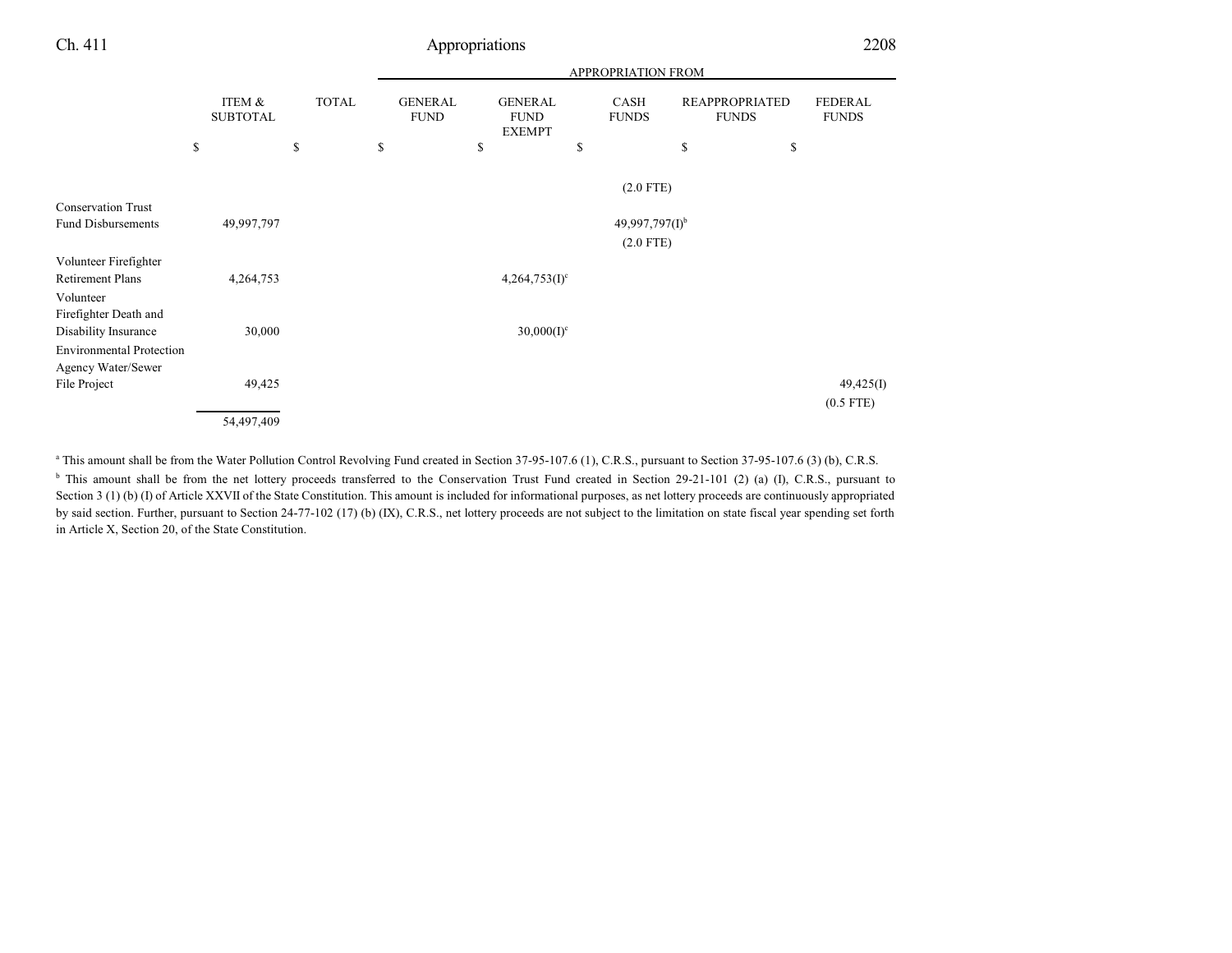$c^{\text{th}}$  These amounts shall be from the General Fund Exempt Account created in Section 24-77-103.6 (2), C.R.S. Pursuant to Section 31-30-1112 (2) (i), C.R.S., these amounts are included for informational purposes to comply with the limitation on state fiscal year spending imposed by Article X, Section 20, of the State Constitution and Section 24-77-103, C.R.S. Further, these amounts are transferred from the proceeds of insurance premium taxes pursuant to Sections 31-30-1112 (2) (g) and (h), C.R.S., and shall be deemed not to be an appropriation subject to the limitation on General Fund appropriations set forth in Section 24-75-201.1, C.R.S.

(3) Community Services Community Services Block Grant 6,000,000 6,000,000(I) **(B) Field Services** Program <del>Costs</del> Costs<sup>46a</sup> 5,344,543 3,000,000 104,796<sup>a</sup> 1,945,826 b  $293,921(I)^c$ (1.0 FTE) (1.0 FTE) (22.6 FTE) (4.3 FTE) Community Development Block Grant 9,697,000 9,697,000 9,697,000 9,697,000 9,697,000 9,697,000 9,697,000 9,697,000 9,697,000 9,697,000 Local Government Mineral and Energy Impact Grants and Disbursements 150,000,000  $150,000,000(I)<sup>d</sup>$ Local Government Limited Gaming Impact Grants 5,000,000  $5,000,000(I)^e$ Search and Rescue Program 613,713 613,713 613,713 613,713 613,713 613,713 613,713 613,713 613,713 613,713 613,713 613,713 613,713 613,713 613,713 613,713 613,713 613,713 613,713 613,713 613,713 613,713 613,713 613,713 613,713 613,71 (1.3 FTE) Colorado Heritage Communities Grants 100,000 100,000<sup>g</sup> 170,755,256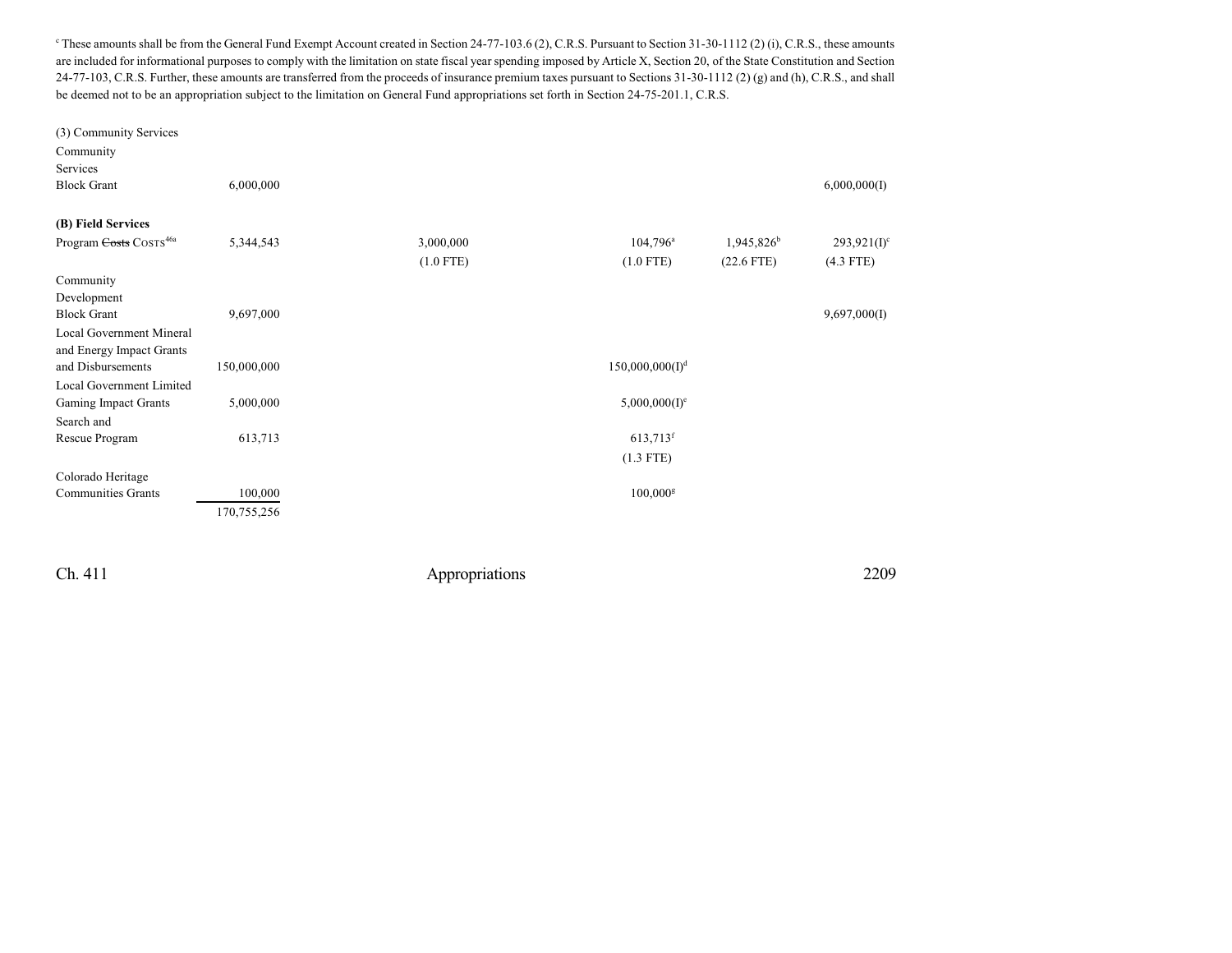|                           |              |                                | APPROPRIATION FROM            |                             |                                       |                                |  |  |  |  |
|---------------------------|--------------|--------------------------------|-------------------------------|-----------------------------|---------------------------------------|--------------------------------|--|--|--|--|
| ITEM &<br><b>SUBTOTAL</b> | <b>TOTAL</b> | <b>GENER AL</b><br><b>FUND</b> | <b>GENERAL</b><br><b>FUND</b> | <b>CASH</b><br><b>FUNDS</b> | <b>REAPPROPRIATED</b><br><b>FUNDS</b> | <b>FEDERAL</b><br><b>FUNDS</b> |  |  |  |  |
|                           |              |                                | <b>EXEMPT</b>                 |                             |                                       |                                |  |  |  |  |
|                           |              |                                |                               |                             |                                       |                                |  |  |  |  |

a This amount shall be from the Local Government Limited Gaming Impact Fund created in Section 12-47.1-1601 (1) (a), C.R.S.

<sup>b</sup> This amount shall be from the Local Government Mineral and Energy Impact Grants and Disbursements line item, which includes moneys in the Local Government Severance Tax Fund created in Section 39-29-110 (1) (a) (I), C.R.S., and moneys in the Local Government Mineral Impact Fund created in Section 34-63-102 (5) (a) (I), C.R.S.

<sup>c</sup> Although this federal funds amount is not appropriated, this amount was assumed in developing the appropriated fund source amounts in this line item.

 $d$  Of this amount, \$88,000,000 is estimated to be from the Local Government Severance Tax Fund created in Section 39-29-110 (1) (a) (I), C.R.S., and \$62,000,000 is estimated to be from federal mineral leasing revenues transferred to the Local Government Mineral Impact Fund created in Section 34-63-102 (5) (a) (I), C.R.S., pursuant to Section 34-63-102 (5), C.R.S. These amounts are included for informational purposes as the Department is statutorily authorized to distribute moneys from these funds. As the Local Government Mineral Impact Fund solely consists of federal mineral leasing revenues, moneys in this fund are not subject to the limitation on state fiscal year spending set forth in Section 20 of Article X of the State Constitution.

<sup>e</sup> This amount shall be from the fund balance in the Local Government Limited Gaming Impact Fund created in Section 12-47.1-1601 (1) (a), C.R.S., which consists of funds transferred from the Limited Gaming Fund in the Department of Revenue during the prior fiscal year pursuant to Section 12-47.1-701 C.R.S. This amount is included for informational purposes as the Department is statutorily authorized to distribute moneys from this fund.

f This amount shall be from the Search and Rescue Fund created in Section 33-1-112.5 (1), C.R.S.

<sup>g</sup> This amount shall be from the Colorado Heritage Communities Fund created in Section 24-32-3207 (1), C.R.S.

**(C) Indirect Cost**

**Assessments** 1,018,950 147,595<sup>a</sup>

795,721 b

 $75,634(I)$ <sup>c</sup>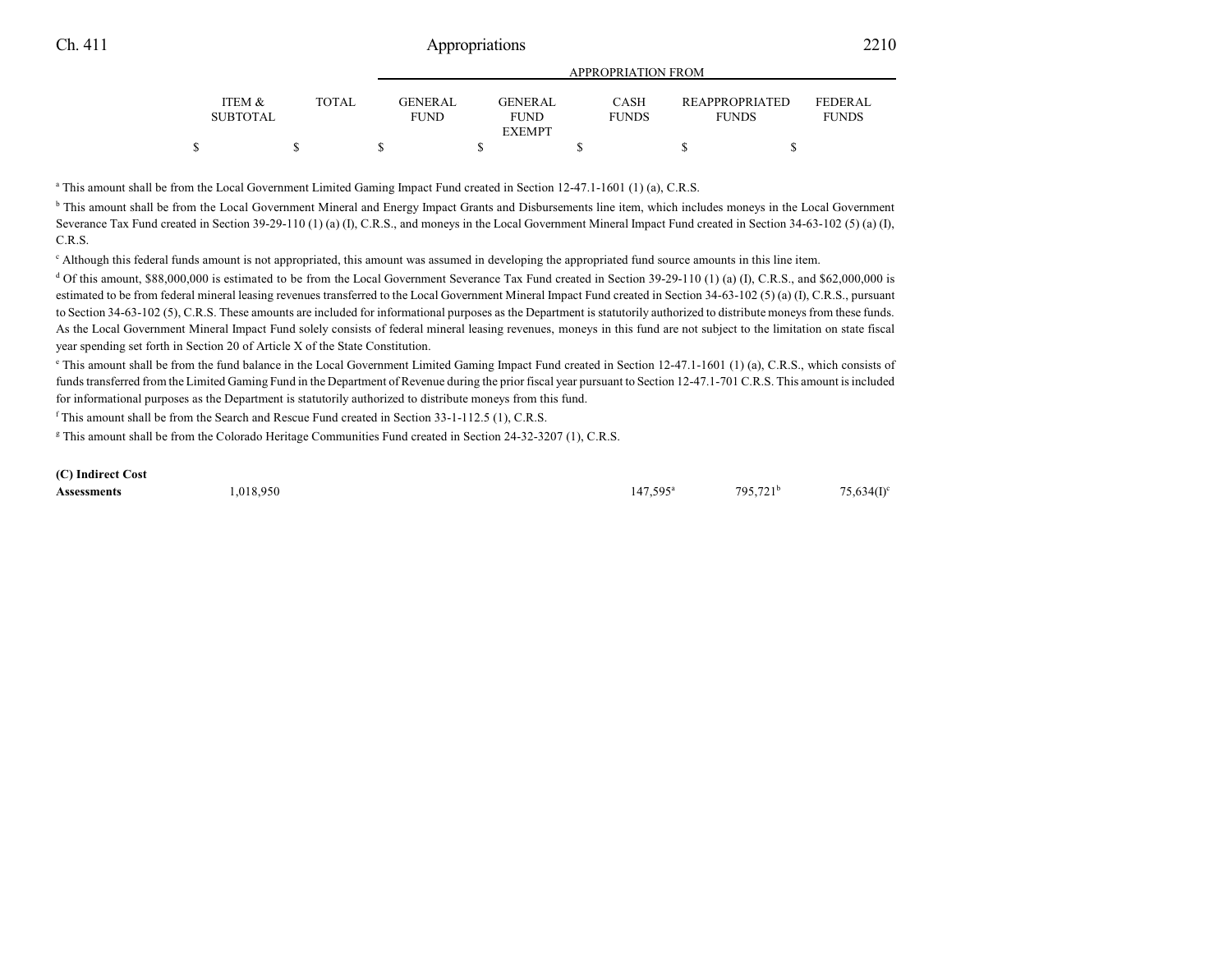<sup>a</sup> Of this amount, \$47,789 shall be from net lottery proceeds transferred to the Conservation Trust Fund pursuant to Section 3 (1) (b) (I) of Article XXVII of the State Constitution, \$45,393 shall be from the Colorado Water Resources and Power Development Authority pursuant to Section 37-95-107.6 (3) (b), C.R.S., \$29,043 shall be from the Local Government Limited Gaming Impact Fund created in Section 12-47.1-1601 (1) (a), C.R.S., and \$25,370 shall be from the Search and Rescue Fund created in Section 33-1-112.5 (1), C.R.S.

<sup>b</sup> This amount shall be from the Local Government Mineral and Energy Impact Grants and Disbursements line item, which includes moneys in the Local Government Severance Tax Fund created in Section 39-29-110 (1) (a) (I), C.R.S., and moneys in the Local Government Mineral Impact Fund created in Section 34-63-102 (5) (a) (I), C.R.S.

<sup>c</sup> Although this federal fund amount is not appropriated, this amount was assumed in developing the appropriated fund source amounts in this line item. Of this amount, \$54,305 is anticipated from the Community Development Block Grant, and \$21,329 is anticipated from the Community Services Block Grant.

|                 | 233,699,041   |              |                           |                  |             |                       |
|-----------------|---------------|--------------|---------------------------|------------------|-------------|-----------------------|
| TOTALS PART XII |               |              |                           |                  |             |                       |
| (LOCAL AFFAIRS) | \$302,416,196 | \$10,764,964 | $$4,294,753$ <sup>a</sup> | $$208,770,557^b$ | \$8,629,582 | $$69,956,340^{\circ}$ |
|                 | \$302,429,404 | \$10,776,851 |                           |                  | \$8,630,903 |                       |

<sup>a</sup> This amount shall be from the General Fund Exempt Account created in Section 24-77-103.6 (2), C.R.S., and contains an (I) notation. This amount is included for purposes of complying with the limitation on state fiscal year spending imposed by Article X, Section 20, of the State Constitution. As this amount is continuously appropriated by a permanent statute or constitutional provision, it is not subject to the limitation on General Fund appropriations as set forth in Section 24-75-201.1, C.R.S. <sup>b</sup> Of this amount, \$204,997,797 contains an (I) notation.

c This amount contains an (I) notation.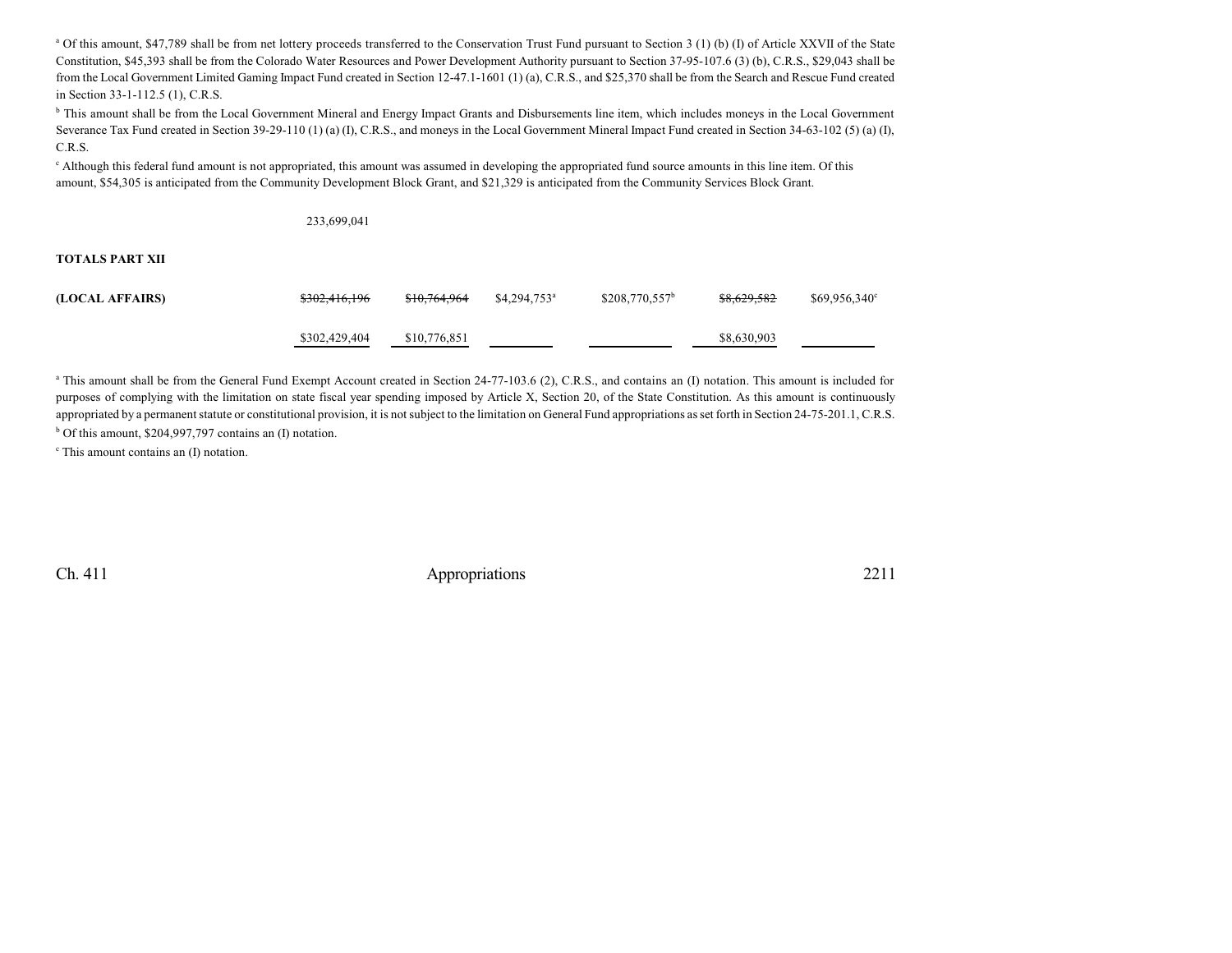**FOOTNOTES** -- THE FOLLOWING STATEMENTS ARE REFERENCED TO THE NUMBERED FOOTNOTES THROUGHOUT SECTION 2.

46a DEPARTMENT OF LOCAL AFFAIRS, DIVISION OF LOCAL GOVERNMENT, FIELD SERVICES, PROGRAM COSTS - \$3.0 MILLION GENERAL FUND AND 1.0 FTE - THE GENERAL FUND APPROPRIATION TO THIS LINE ITEM MAY REMAIN AVAILABLE UNTIL THE COMPLETION OF THE GRANT PROGRAM, OR THE CLOSE OF FY 2015-16, WHICHEVER COMES FIRST, AND THAT 1.0 FTE REMAIN AVAILABLE UNTIL THE CLOSE OF FY 2014-15.